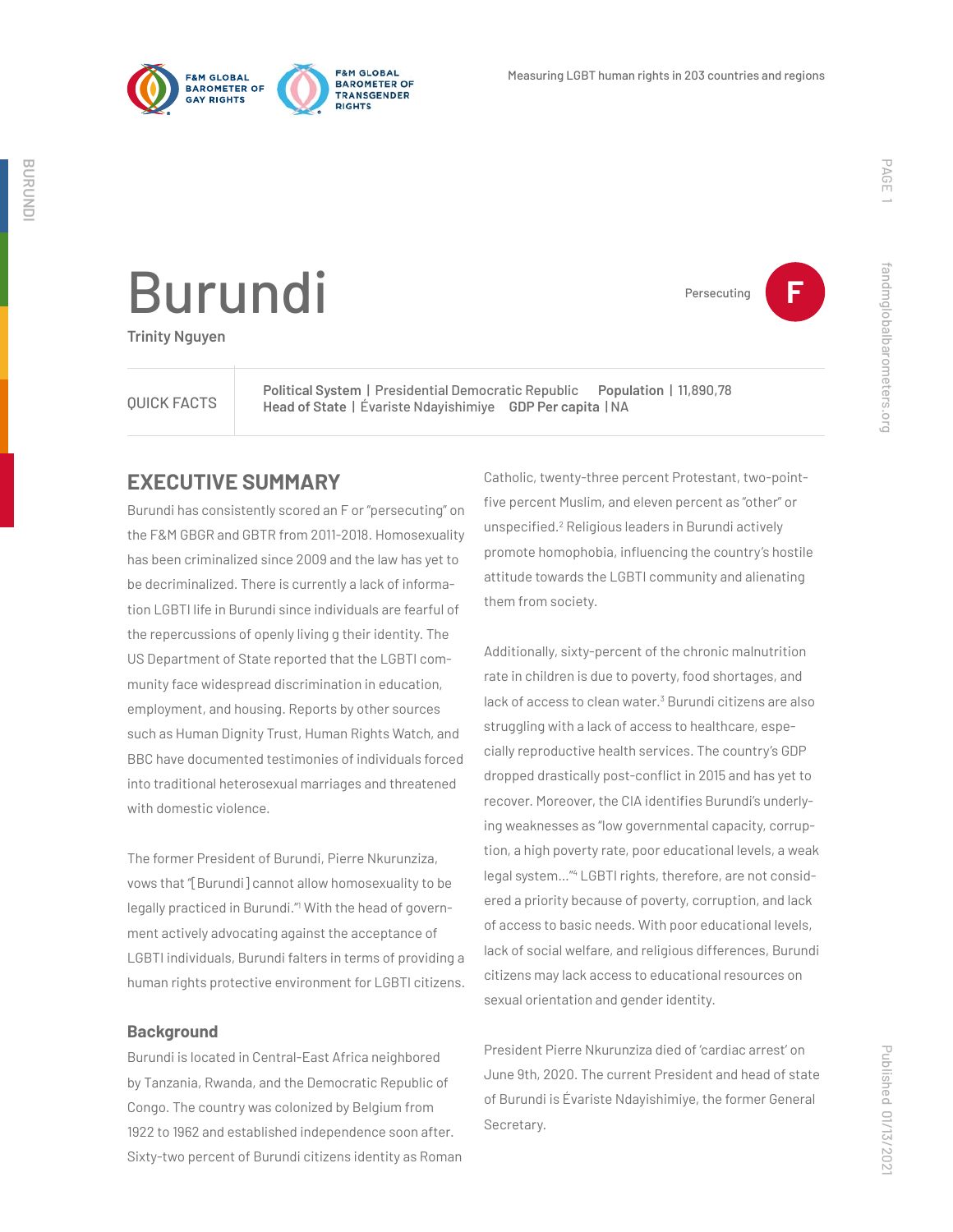

## **KEY FINDINGS Legal Landscape**

Burundi criminalizes same-sex relations under Law No.1/05 of the Penal Code. Law No.1/05 was enacted in 2009, stating that "Whoever has sexual relations with someone of the same sex shall be punished with imprisonment for three months to two years and a fine of fifty thousand to one hundred thousand francs or one of those penalties."<sup>5</sup> The enactment of criminalization in 2009 highlights how Burundi's homophobia isn't rooted in 'culture' or 'traditions,' but instead tied to state-sanctioned human rights violations.

The US Department of State reported that they were not aware of prosecution for same-sex acts in 2019, but were aware of cases of "harassment, intimidation, arbitrary arrests, and demands for bribes by police officers and members of the Imbonerakure targeting lesbian, gay, bisexual, transgender, and intersex individuals."6 Additionally, the US Department of State specifies "significant human rights issues" and lists criminalization of same-sex sexual conduct as one of them. The Imbonerakure is the ruling party youth league. According to Human Rights Watch, the Imbonerakura "carried out widespread human rights abuses throughout 2018, including summary executions, rapes, abductions, beatings, and intimidation of suspected political opponents."

Due to criminalization of same-sex relations, the law does not prohibit discrimination against LGBTI individuals within housing, employment, and access to education and healthcare. Similarly, Burundi does not recognize transgender individuals and legal gender marker change, establishing a hostile environment for its LGBTI citizens.

#### **Political Landscape**

Political leaders, including the head of state, actively campaign against the decriminalization of same-sex

relations. In 2013, the President of Burundi, Pierre Nkurunziza, refused to accept homosexuality, stating that "[G]iven the Constitution of the Republic of Burundi, our culture, the position of various African countries, not to mention the Holy Scriptures, we cannot allow homosexuality to be legally practised in Burundi."8

In 2016, during the United Nations Human Rights Council (HRC), Burundi voted against the adoption of Resolution 32/2, which "created the mandate of the Independent Expert on protection against violence and discrimination based on sexual orientation and gender identity."9 The opposition to the Resolution emphasizes Burundi's unlikely effort to decriminalize same-sex relations or any further steps in gender equality.

#### **Socio-Economic Landscape**

Burundi has yet to pass fair housing and workplace anti-discrimination legislation, leaving LGBTI minorities vulnerable to threats, harassments, and human rights abuses. To date, LGBTI individuals constantly live in fear of 'exposing' themselves, consequently being denied access to housing, employment, healthcare, and education. There are no protections afforded to LGBTI people in terms of housing or employment non-discrimination. The poverty stricken cycle along with underfunded education leaves Burundi citizens systematically vulnerable to violence, corruption, and extortion from the police.<sup>10</sup>

To date, there is no legal recognition of gender identity in Burundi. The National Geographic Magazine reported "no information available" on the legality of gender recognition, emphasizing that the discussion of transgender issues may be "considered taboo."11

### **Societal Discrimination**

In 2019, journalist Megha Mohan of BBC documented societal discrimination LGBTI individuals face in Burundi. Mohan reported on the lack of data and testimonies on life as LGBTI in Burundi while documenting the domes-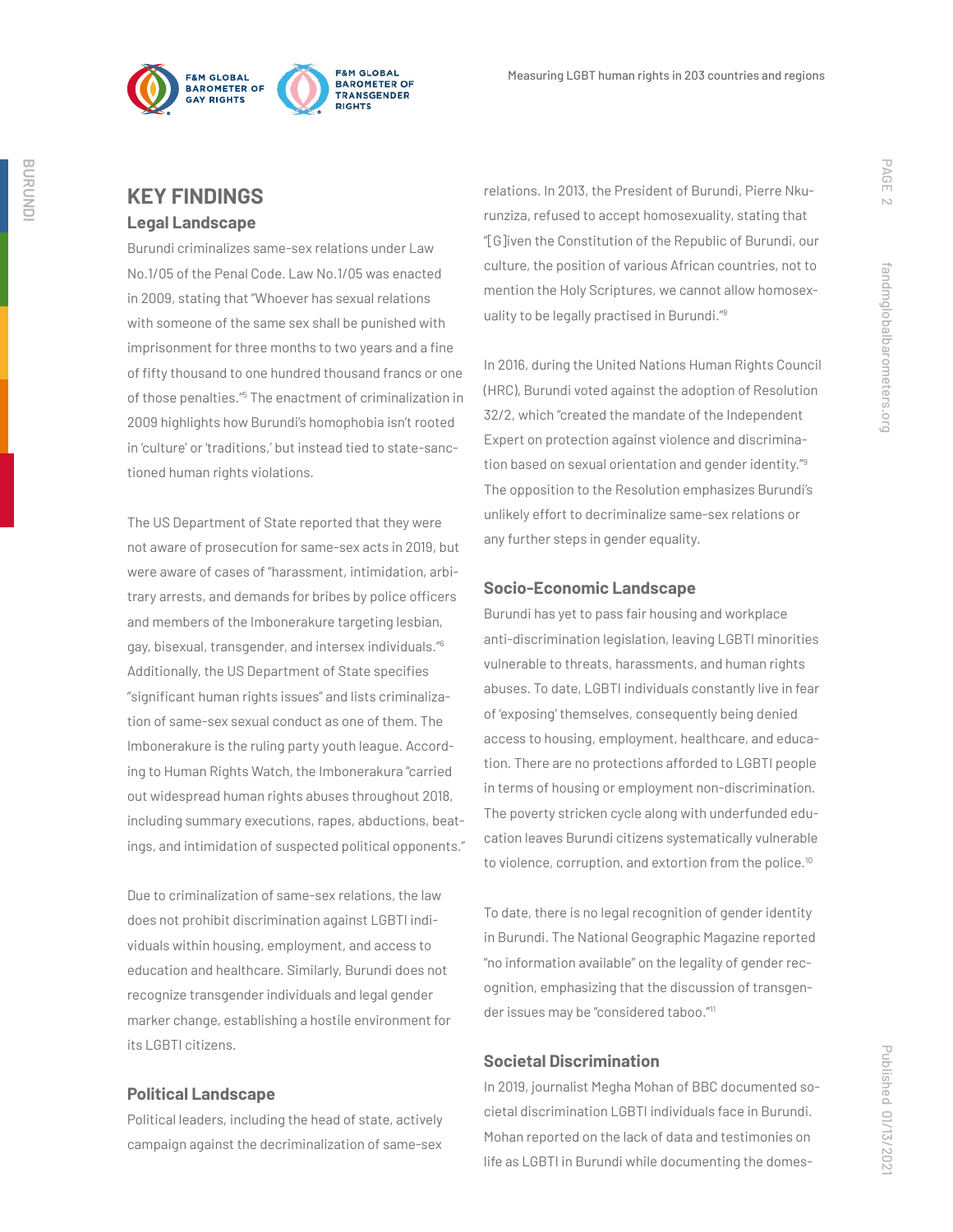

tic abuse cases of lesbian women.<sup>12</sup> Although there's a lack of reports on Burundi's LGBTI issues and specific cases of societal discriminations, it is clear that LGBTI individuals live in fearful, hostile environments that represses their identity.

In October 2017, the Burundi police announced "a hunt for homosexuals," arresting numerous individuals who were "engaging in homosexuality," and threatening them to pay extortion bribes for their own freedom.<sup>13</sup> It is clearly concerning that the police of Burundi announced "a hunt for homosexuals," dehumanizing LGBTI individuals while exploiting their limited access to wealth.

# **ANALYSIS**

The likelihood of Burundi improving its GBGR and GBTR score remains low. The Global Acceptance Index, which measures LGBTI acceptance level per country through survey data, ranked Burundi #160 out of 174 countries with a score of 2.7 from 2014-2017. The low score of Burundi on both the GBGR/GBTR and the GAI indicates widespread homophobia and transphobia throughout the country. The lack of acceptance perpetuates hostility, resulting in LGBTI minorities residing in fear of repercussions within their own family, religious groups, and social life.

The Sub-Saharan Africa GBGR regional score is 27%, an F or "persecuting." Burundi, therefore, is not an outlier but rather part of systemic, regional marginalization of sexual and gender minorities. In order for Burundi to show considerable progress towards human rights equity, the country and its neighbors must first decriminalize homosexuality and implement protective legislation for LGBTI people in every part of social, economic, and private life.

PAGE 3